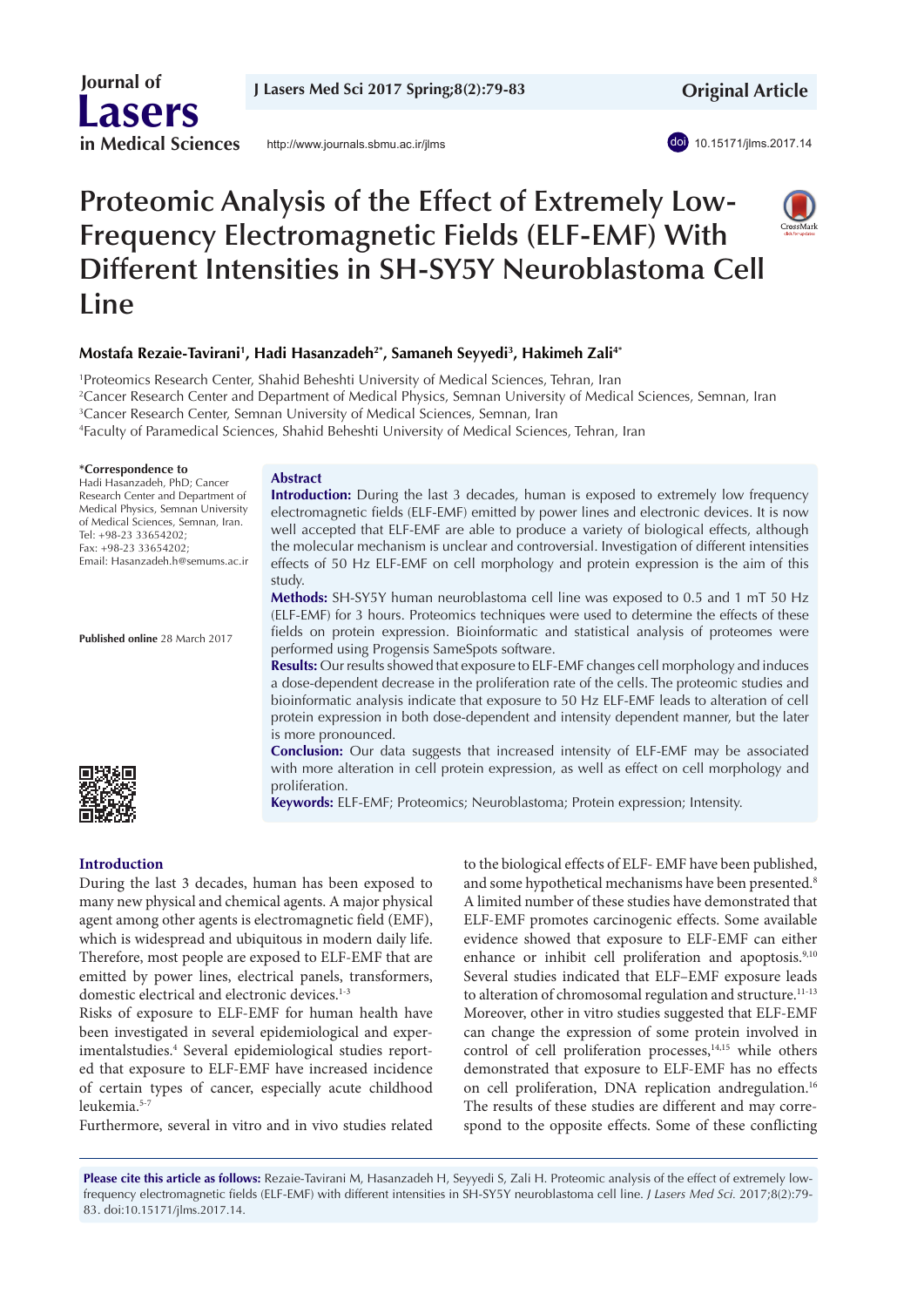data might be due to differences in frequency, intensity, duration and also certain type of cell lines.<sup>17</sup> Generally, despite profound studies, there has not been any accepted molecular mechanism to explain the carcinogenic effects of ELF-EMF.18 Proteomics is a powerful tool to elucidate underlying mechanism of exposed cells.

In this study, we investigated the possible effects of 50 Hz ELF-EMF, with different intensities (0.5 and 1 mT) on cell protein expression, proliferation and morphology, using proteomics in SH-SY5Y- human neuroblastoma cell line.

## **Methods**

## Cell Lines and Cultures

SHSY5Y cells (human neuroblastoma cell line) were purchased from the national cell bank of Iran (NCBI, number: C611) and cultured in RPMI: Ham's F12 (1:1), 2 mM glutamine, 1% non-essential amino acids (NEAA), 15% fetal bovine serum (FBS), 100 units/mL penicillin and 100 µg/mL streptomycin. The cells were incubated at 37°C in a humidified atmosphere of 5%  $\mathrm{CO}_2$  and were seeded into T75 flasks. When the cells grew into approximately 70% of confluence (in exponential growth phase) at a density 3  $\times 10^5$ , they were chosen for the experiments.

## **Exposure System**

EMF exposure system produced homogenous sinusoidal ELF-EMF, with intensity of 0.5–2.0 mT and frequency of 50 Hz, which was generated with a Helmholtz coil. The system was designed to be embed inside the incubator and guarantee standard cell culture condition during exposure (37°C and 5%  $CO<sub>2</sub>$ ). Control and exposed Human SH-SY5Y cells were placed in the incubator outside and inside the coil, respectively. Cells were exposed to 50-Hz EMF at 0.5 and 1 mT for 3 hours in a day.

#### **Preparation**

After 3 hours of exposure to 50 Hz ELF-EMF with different intensities, SH-SY5Y cells were harvested by centrifugation at 3000 rpm for 10 minutes, washed 3 times with washing buffer (10 mM Tris pH 7.0 and 250 mM D-sorbitol) and then resuspended in standard lysis buffer (8M urea, 4% CHAPS, 40 mM DTT, 2% pharmalyte (pH 3–10 NL), 1 mM PMSF and 1 mM EDTA). Samples were sonicated with a sonicator probe for 5 minutes and centrifuged at 40 000 g for 30 minutes at 4°C. Protein concentration in collected supernatants was determined using Bradford's method. After quantification of proteins, the supernatants were kept at -20°C until electrophoresis.

#### **Two-Dimensional Gel Electrophoresis**

The extracted protein was separately mixed with rehydration buffer and applied to a 17 cm immobilized pH gradient (IPG) strip, pH 3-10, and was passively rehydrated with the above sample solution overnight at room temperature. Isoelectric focusing (IEF) was performed in 5 steps including 150 V, 1 hour, 300 V, 1 hour, 1000 V, 1 hour, 5000 V, 2 hours (in a gradient pattern) and 5000 V, 2 hours. Following IEF, IPG strips were incubated in

equilibration buffer containing 6M urea, 30% glycerol, 2% SDS, 2% DTT and then alkylated for 20 minutes in the same buffer with 2.5% iodoacetamide instead of DTT. In the second dimension, the treated strips were transferred onto 12% SDS-polyacrylamide slab gel and sealed with 1% agarose. The gels ran in 2.5 W for 30 minutes and then 15 W until the bromophenol blue reached the end of the gel. Analytical gels were stained with Coomassie brilliant blue staining. Gels were scanned using Bio Rad Image Scanner and Spot detection, matching; and quantitative gel analysis was carried out with Nonlinear Progenesis software.

# **Results**

Since cell morphology and proliferation can be affected by ELF-EMF exposure, the SH-SY5Y cells were exposed to 50 Hz ELF-EMF (0.5 and 1 mT) for 3 hours. Cell morphology alteration was analyzed using microscopic assessments (Figure 1). The findings corresponded to an inhibition of cellular proliferation rate (data not shown). Cell morphology changes and cell proliferation alteration may be associated with changes in gene expression regulation, therefore proteomes of neuroblastoma cells exposed to 50 Hz ELF-EMF with 2 different intensities (0.5 and 1 mT) for 3 hours were provided. In the 2-DE technique, proteins were separated according to the pI and molecular weight in the first and second dimensions, respectively. The gels of the exposed (0.5 and 1 mT) and control cells are shown in Figure 2. The protein patterns on the gels were analyzed using Progenesis SameSpots software. With this software, the control gel was compared to ELF-EMF exposed gels. The findings indicate that gene expression is affected by exposure and it is a dose dependent process. Sixty-four and 40 genes were up regulated and down regulated respectively, after the cells were exposed to 0.5 mT of 50 Hz radiation (*P*<0.05).The expression of 151 genes significantly differed when the cells were exposed to 50 Hz, 1 mT for 4 hours ( $P \le 0.05$ ), including 86 upregulated and 65 downregulated genes. Up and down regulated proteins can be grouped based on their expression



**Figure 1.** Morphological Responses of (A) Exposed SH-SY5Y Cells **Figure 1.** Morphological Responses of (A) Exposed SH-SY5Y Cells to 50 Hz, 0.5 mT, (B) 50 Hz, 1 mT and (C) Control Cells.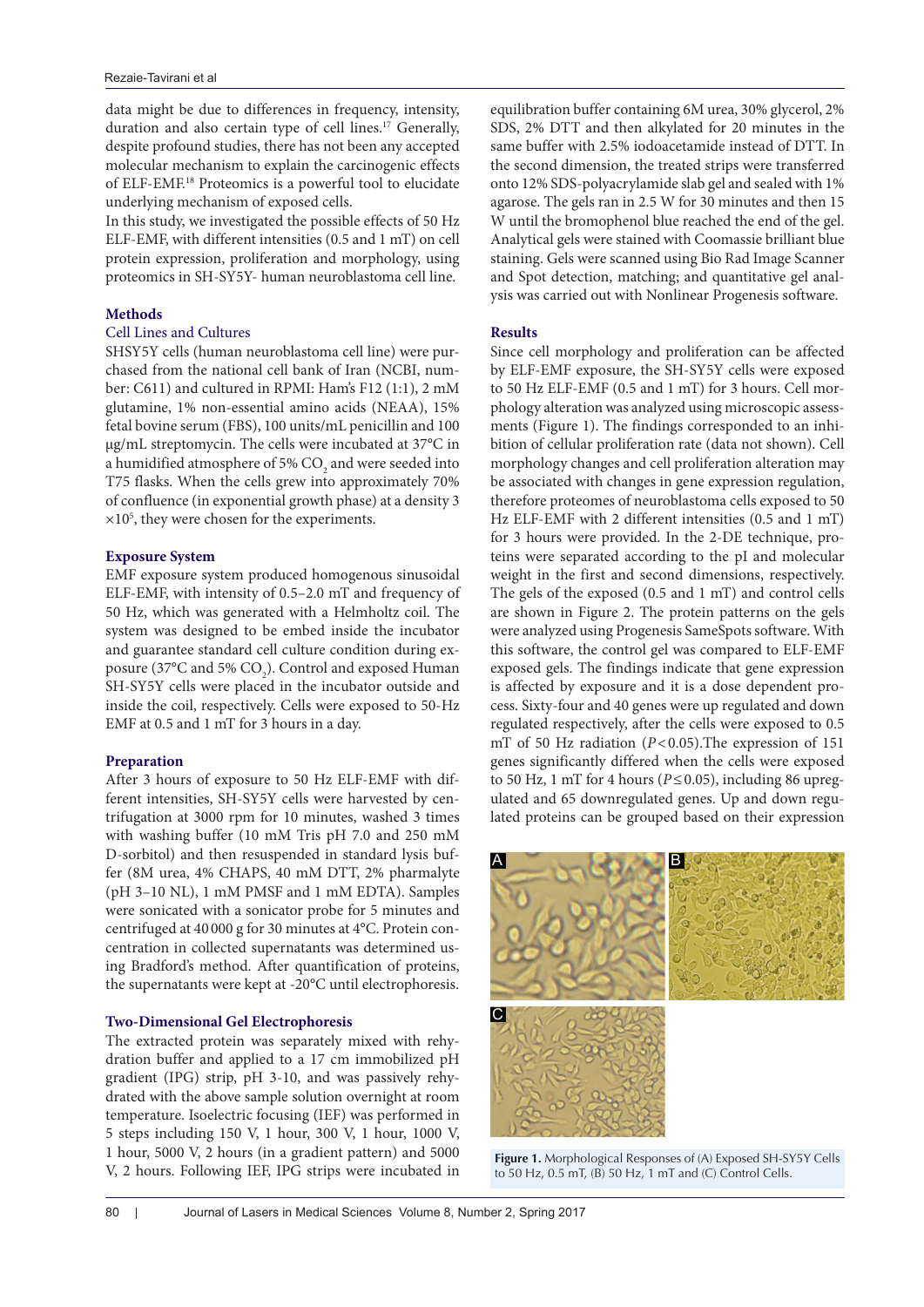

**Figure 2.** Electrophoresis Feature of Exposed SH-SY5Y Cells to (A) 50 Hz, 0.5 ml, (B) 50 Hz, 1 ml and (C) Control Cells. The gel of normal cells is selected as reference gel (D). **Figure 2.** Electrophoresis Feature of Exposed SH-SY5Y Cells to 50 Hz, 0.5 mT, B: 50 Hz, 1 mT and C: **Figure 2.**Electrophoresis Feature of Exposed SH-SY5Y Cells to 50 Hz, 0.5 mT, B: 50Hz, 1mT and C:

pattern via hierarchical clustering. The results can be presented in a dendrogram tree in which similar expression patterns cluster together. Statistical analysis by Progenesis SameSpot was performed via hierarchical cluster analysis and principal components analysis (PCA) (Figures 3-6).

## **Discussion**

Dendrograms of clustered proteins are represented in Figure 3. As depicted in this figure, the range changes of expression in down regulated proteins is wider than in up regulated proteins. After exposure (0.5 and 1 mT), the number of up regulated proteins was higher than the down regulated proteins (about 1.3 and 1.6 fold). As showed by the results we reported, exposure leads to up regulation relative to down regulation. However, the number of proteins which regulation are changed might be not as current work as the differences may be related to the fact that responses to exposure can be irregular.

In order to determine if there are any outliers in the data and verify the quality of the replicates, PCA was used. The results showed that there are no outliers in the protein set of both groups.

Since cell morphology and function are closely related, in this study, the potential effect of 50 Hz electromagnetic wave on SHSY5Y cell morphology and relevant proteomes' profile was investigated. As it is depicted in Figure 1, exposure to 50 Hz ELF-EMF can affect cell morphology and increasing intensity causes a complete decrease in cell proliferation. It can be considered that 50 Hz exposure affects cell function and survival in a dose dependent manner. Moreover, we determined possible changes in the expression levels of proteins at 2 intensi-



**Figure 3.** Clustered Proteins Exposed SH-SY5Y Cells to 50 Hz, 0.5 mT. The up regulated proteins are presented in red color and the down regulated proteins are shown in blue color.



**Figure 4.** Clustered Proteins Exposed SH-SY5Y Cells to 50 Hz, 1 mT. The upregulated proteins are presented in red color and the down regulated proteins are shown in blue color.



**Figure 5.** Principal Components Analysis in Exposed Cells to 50 Hz, 0.5 mT. The up regulated proteins are shown in red color and the down regulated proteins are represented in gray color.



**Figure 6.** Principal Components Analysis in Exposed Cells to 50 Hz, 1 mT. The upregulated proteins are shown in red color and the down regulated proteins are represented in gray color.

ties (0.5 and 1 mT) of 50 Hz ELF-EMF. As depicted in Figure 2, our data indicated that protein expression changes (proteome profiles) are highly dependent to the intensity of exposure. Gel analysis was performed with Progenesis SameSpot software. Proteomics is a powerful technique that can help determine the molecular mechanism of exposure.19-21 Clustering, as an analytical tool in proteomics, can provide an informative view of molecular categories.19 In spite of different studies, there are a few researches that have investigated the biological effects and underlying mechanism of exposure to ELF-EMF via proteomics.22-24 For more than 30 years several epidemiological and experimental studies have been performed in order to detect the potential effect of exposure to ELF EMF.1,2,5 Controversial data might be due to different exposure frequencies, intensities, timing and also certain types of cell line.17 As it is shown in Figures 3 and 4, clustering of the changed expression proteins indicates that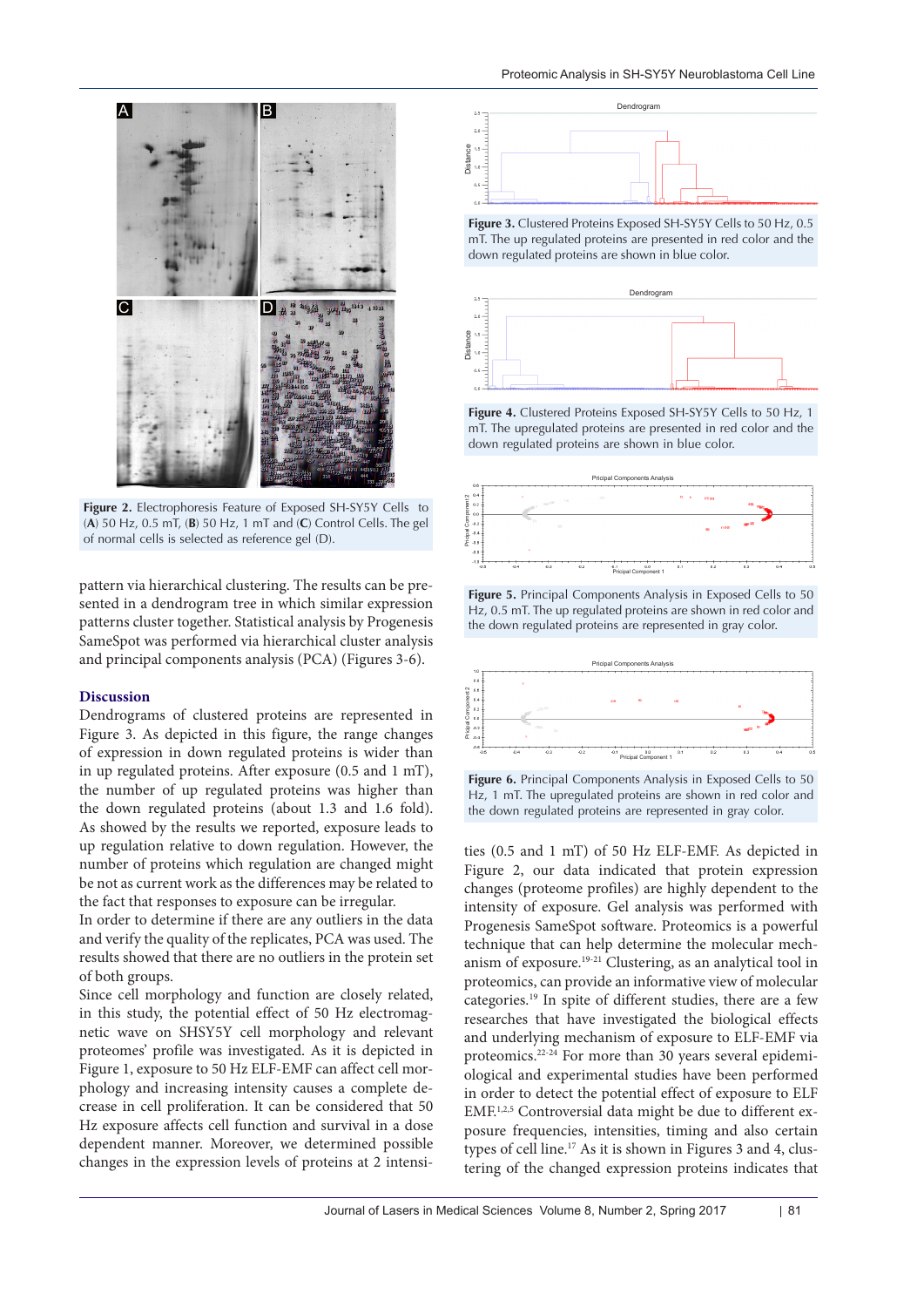the clustering pattern is highly dependent to the dose intensity. It seems that variation in the number of clusters is reduced (specially for down regulated proteins), which corresponds to the increment of intensity. This finding refers to the nearly equal response of the genes to high intensity doses. Neuronal cells are responsive and sensitive to environmental exposure, therefore some experimental studies were carried out on gene expression of these cell types. There are a few studies on neroublastoma cells using proteomics.23,25 However, the findings cannot be compatible with our results; this is because of the various cell responses which are related to several parameters such as intensity and pattern of exposure. As mentioned in the results, 2 important points are to be considered; first, the number of affected genes in higher intensity are 45% higher than in low intensity; and second, the ratio of up regulated genes to down regulated genes are 1.6 and 1.3 in 0.5 and 1 mT, respectively. It can be concluded that radiation effects as an undesired stress and higher intensity level of ELF-EMF exposure correspond to higher stress strength. In conclusion, the results of this study indicate that cell morphology and gene expression can be affected by ELF-EMF exposure and depend on exposure intensity. The other finding corresponds to the more stimulatory role relative to the inhibitory effect of ELF-EMF exposure on gene expression.

## **Ethical Consideration**

This project was confirmed by Ethic Committee of Shahid Behesti University of Medical Sciences (Code No. IR.SBMU.RETECH.1395.671).

# **Conflict of interest**

The authors report no conflict of interest.

## **Acknowledgment**

This work was made possible by a common research grant provided by Shahid Beheshti University of Medical Sciences and Semnan University of Medical Sciences.

## **References**

- 1. Grellier J, Ravazzani P, Cardis E. Potential health impacts of residential exposures to extremely low frequency magnetic fields in Europe. *Environ Int.* 2014;62:55-63. doi:10.1016/j. envint.2013.09.017.
- 2. Karasek M, Woldanska-Okonska M. Electromagnetic fields and human endocrine system. *ScientificWorldJournal*. 2004;4 Suppl 2:23-28. doi:10.1100/tsw.2004.175
- 3. Ivancsits S, Diem E, Pilger A, Rudiger HW, Jahn O. Induction of DNA strand breaks by intermittent exposure to extremely-low-frequency electromagnetic fields in human diploid fibroblasts. *Mutat Res.* 2002;519(1-2):1-13.
- 4. Cuccurazzu B, Leone L, Podda MV, et al. Exposure to extremely low-frequency (50 Hz) electromagnetic fields enhances adult hippocampal neurogenesis in C57BL/6 mice. *Exp Neurol.* 2010;226(1):173-182. doi:10.1016/j. expneurol.2010.08.022.
- 5. Kheifets L, Ahlbom A, Crespi CM, et al. Pooled analysis of recent studies on magnetic fields and childhood leukaemia.

Br J Cancer. 2010;103(7):1128-1135.

- 6. Schuz J. Exposure to extremely low-frequency magnetic fields and the risk of childhood cancer: update of the epidemiological evidence. *Prog Biophys Mol Biol.*  2011;107(3):339-342.
- 7. Zaryabova V, Shalamanova T, Israel M. Pilot study of extremely low frequency magnetic fields emitted by transformers in dwellings. Social aspects. *Electromagn Biol Med*. 2013;32(2):209-217.
- 8. Wolf FI, Torsello A, Tedesco B, et al. 50-Hz extremely low frequency electromagnetic fields enhance cell proliferation and DNA damage: possible involvement of a redox mechanism. *Biochim Biophys Acta.* 2005;22:1-2.
- 9. Ruiz Gomez MJ, De la Pena L, Pastor JM, Martinez Morillo M, Gil L. 25 Hz electromagnetic field exposure has no effect on cell cycle distribution and apoptosis in U-937 and HCA-2/1cch cells. *Bioelectrochemistry.* 2001;53(1):137-140.
- 10. Falone S, Grossi MR, Cinque B, et al. Fifty hertz extremely low-frequency electromagnetic field causes changes in redox and differentiative status in neuroblastoma cells. Int *J Biochem Cell Biol*. 2007;39(11):2093-2106. doi:10.1016/j. biocel.2007.06.001.
- 11. Piacentini R, Ripoli C, Mezzogori D, Azzena GB, Grassi C. Extremely low-frequency electromagnetic fields promote in vitro neurogenesis via upregulation of Ca(v)1-channel activity. *J Cell Physiol.* 2008;215(1):129-139.
- 12. Singh N, Lai H. 60 Hz magnetic field exposure induces DNA crosslinks in rat brain cells. *Mutat Res.* 1998;400(1- 2):313-320.
- 13. Winker R, Ivancsits S, Pilger A, Adlkofer F, Rudiger HW. Chromosomal damage in human diploid fibroblasts by intermittent exposure to extremely low-frequency electromagnetic fields. *Mutat Res.* 2005;585(1-2):43-49.
- 14. Seyyedi SS, Dadras MS, Tavirani MR, Mozdarani H, Toossi P, Zali AR. Proteomic analysis in human fibroblasts by continuous exposure to extremely low-frequency electromagnetic fields. *Pak J Biol Sci.* 2007;10(22):4108- 4112.
- 15. Reale M, Kamal MA, Patruno A, et al. Neuronal cellular responses to extremely low frequency electromagnetic field exposure: implications regarding oxidative stress and neurodegeneration. *PLoS One*. 2014;9(8):e104973. doi: 10.1371/journal.pone.0104973.
- 16. Griffin GD, Khalaf W, Hayden KE, et al. Power frequency magnetic field exposure and gap junctional communication in Clone 9 cells. Bioelectrochemistry. 2000;51(2):117-123.
- 17. Vianale G, Reale M, Amerio P, Stefanachi M, Di Luzio S, Muraro R. Extremely low frequency electromagnetic field enhances human keratinocyte cell growth and decreases proinflammatory chemokine production. *Br J Dermatol.* 2008;158(6):1189-1196. doi:10.1111/j.1365- 2133.2008.08540.x.
- 18. Antonini RA, Benfante R, Gotti C, et al. Extremely lowfrequency electromagnetic field (ELF-EMF) does not affect the expression of alpha3, alpha5 and alpha7 nicotinic receptor subunit genes in SH-SY5Y neuroblastoma cell line. *Toxicol Lett.* 2006;164(3):268-277. doi:10.1016/j. toxlet.2006.01.006.
- 19. Marengo E, Leardi R, Robotti E, Righetti PG, Antonucci F, Cecconi D. Application of three-way principal component analysis to the evaluation of two-dimensional maps in proteomics. *J Proteome Res.* 2003;2(4):351-360.
- 20. Zali H, Rezaei Tavirani M, Azizi Jalilian F, Khodarahmi R.